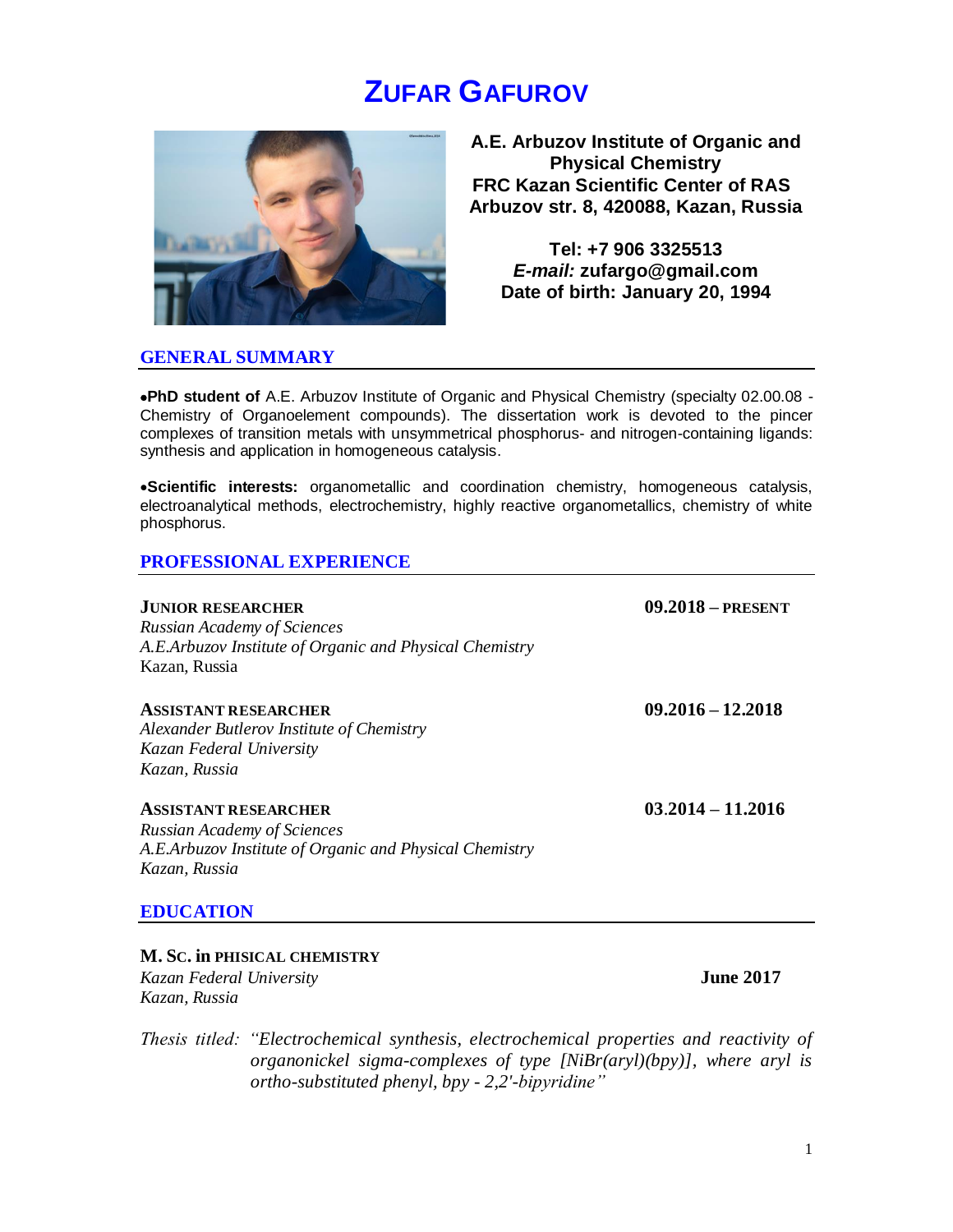#### **EXPERTISE**

- $\triangleright$  Electroanalytical Chemistry
- $\triangleright$  Electrosynthesis
- $\triangleright$  Inorganic Chemistry
- $\triangleright$  Organic Chemistry
- $\triangleright$  Organometallic Chemistry

#### **SPOKEN LANGUAGES**

Russian – mother tongue English – fluently

#### **ACHIEVEMENTS, AWARDS, GRANTS**

- $\triangleright$  Scholarship of the Mayor of Kazan for excellent study and progress in research work following the results of 2017/18 academic year.
- $\triangleright$  Scholarship of the President of the Russian Federation for progress in research work for PhD students for 2018/19 academic year.
- Diploma for a successful speech at International conference "Organometallic Chemistry Around the World" (7th Razuvaev Lectures), September 16–21, Nizhny Novgorod.
- **Project No. 19-33-90288** of the Russian Foundation for Basic Research (RFBR) "Development of electrochemical methods for obtaining of *N*-heterocyclic carbene complexes of late transition metals for use in homogeneous catalysis" (2019-2021) – *executor of the project.*
- **Project No. 19-29-08051** of the Russian Foundation for Basic Research (RFBR) "The development of new methods of electrochemical generation and activation of highly efficient catalysts based on complexes of group VIII 3d-metals and alphaphosphorylated alpha-amino acids for the oligomerization of ethylene" (2019-2022) – *executor of the project.*
- **Project No. 18-33-00177** of the Russian Foundation for Basic Research (RFBR) "Development of nickel (II) based new homogeneous catalysts with pincer type ligands for processes of oligomerization of ethylene and cross-coupling of organic halides" (2018-2019) *– leader of the project.*
- **Project No**. **18-13-00442** of the Russian Science Foundation (RSF) "The new highly efficient and environmentally safe processes for the production of phosphoruscontaining compounds based on the elemental phosphorus and phosphine oxide H3PO" (2018-2020) – *executor of the project.*
- **Project No 15-43-02486** of the Russian Foundation for Basic Research (RFBR) "Development of asymmetric organocatalysts based on organophosphorus compounds and Betty bases." (2015-2017) – *executor of the project.*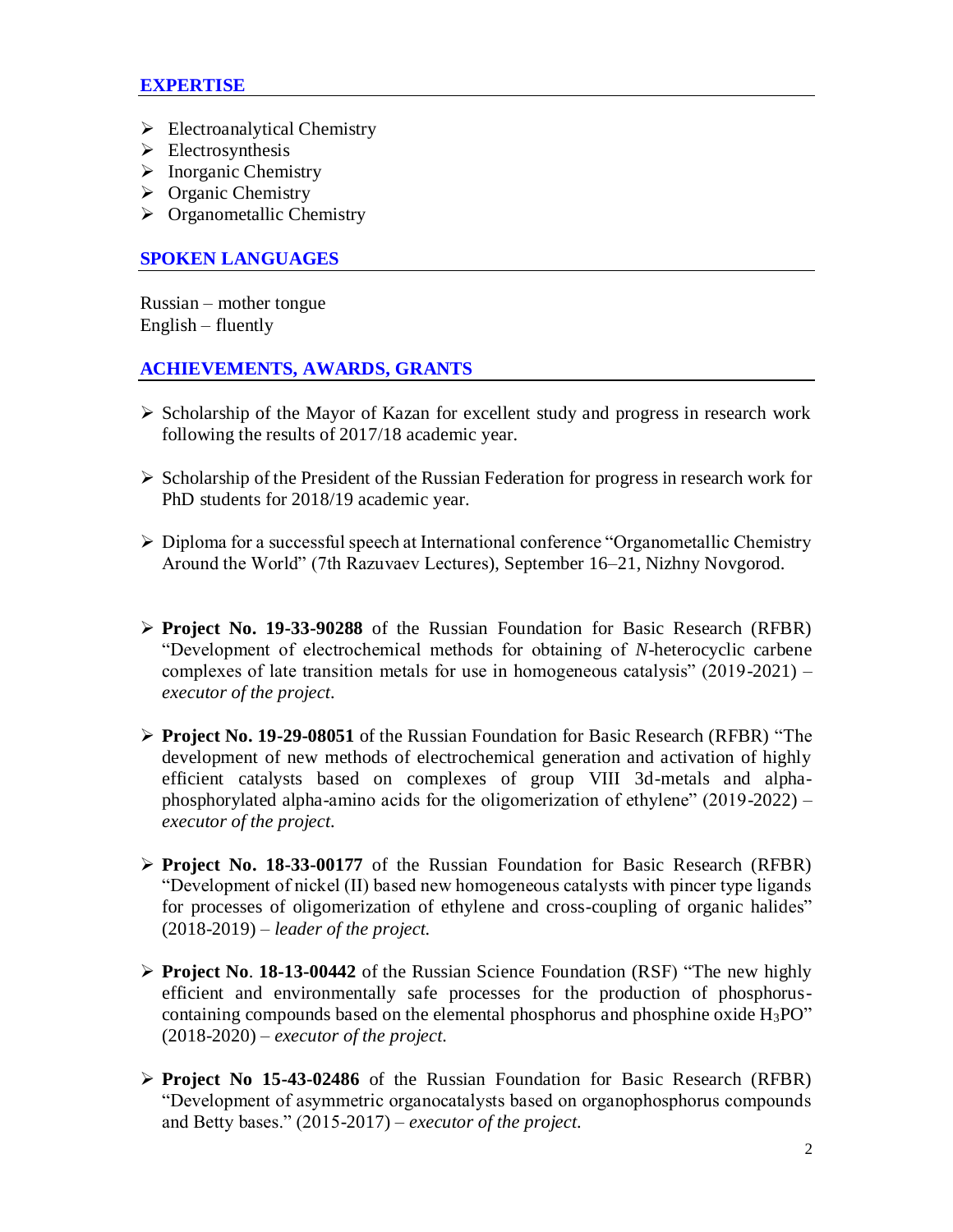**Project No 15-43-02667** of the Russian Foundation for Basic Research (RFBR) "Development of new methods for the selective production of linear alpha-olefins based on ethylene" (2015-2017) – *executor of the project.*

## **SCIENTIFIC VISITS**

*Institute of Chemistry of Organometallic Compounds (ICCOM), CNR, Sesto Fiorentino (Florence), Italy* **02.07.2016 - 31.07.2016**

*Department of Chemistry and Food Chemistry, Technical University of Dresden, Dresden, Germany* **15.10.2016 - 15.12.2016**

*Institute of Chemistry of Organometallic Compounds (ICCOM), CNR, Sesto Fiorentino (Florence), Italy* **15.04.2017 - 01.06.2017**

*Department of Chemistry and Food Chemistry, Technical University of Dresden, Dresden, Germany* **01.02.2018 - 30.04.2018**

*Department of Chemistry and Food Chemistry, Technical University of Dresden, Dresden, Germany* **01.10.2018 - 05.03.2019**

### **PUBLICATIONS**

- 1. **Z. N. Gafurov**, G. E. Bekmukhamedov, A. A. Kagilev, A. O. Kantyukov, I. F. Sakhapov, I. K. Mikhailov, K. R. Khayarov, R. B. Zaripov, D. R. Islamov, K. S. Usachev, L. Luconi, A. Rossin, G. Giambastiani, D. G. Yakhvarov. Unsymmetrical Pyrazole-Based PCN Pincer Ni II Halides: Reactivity and Catalytic Activity in Ethylene Oligomerization // *Journal of Organometallic Chemistry*, **2020**, 912, 121163.
- 2. **Z. N. Gafurov**, А. А. Kagilev, А. О. Kantyukov, O. G. Sinyashin, D. G. Yakhvarov. Hydrogenation reaction pathways in chemistry of white phosphorus // *Pure and Applied Chemistry*, **2019**, 91 (5), 797-810.
- 3. L. Luconi, С. Garino, P. Cerreia Vioglio, R. Gobetto, M. Chierotti, D. Yakhvarov, **Z. Gafurov**, V. Morozov, I. Sakhapov, A. Rossin, G. Giambastiani. Halogen Bonding Interactions and Electrochemical Properties of Unsymmetrical Pyrazole Pincer Ni II Halides: a Peculiar Behaviour of the Fluoride Complex (PCN)NiF // *ACS Omega*, **2019**, 4(1), 1118-1129.
- 4. L. Luconi, A. Rossin, G. Tuci, **Z. Gafurov**, D. M. Lyubov, A. A. Trifonov, S. Cicchi, H. Ba, C. Pham-Huu, D. Yakhvarov, G. Giambastiani. Benzoimidazole-Pyridylamido Zirconium and Hafnium Alkyl Complexes as Homogeneous Catalysts for the Tandem Carbon Dioxide Hydrosilylation to Methane // *ChemCatChem*, **2019**, 11(1), 495-510.